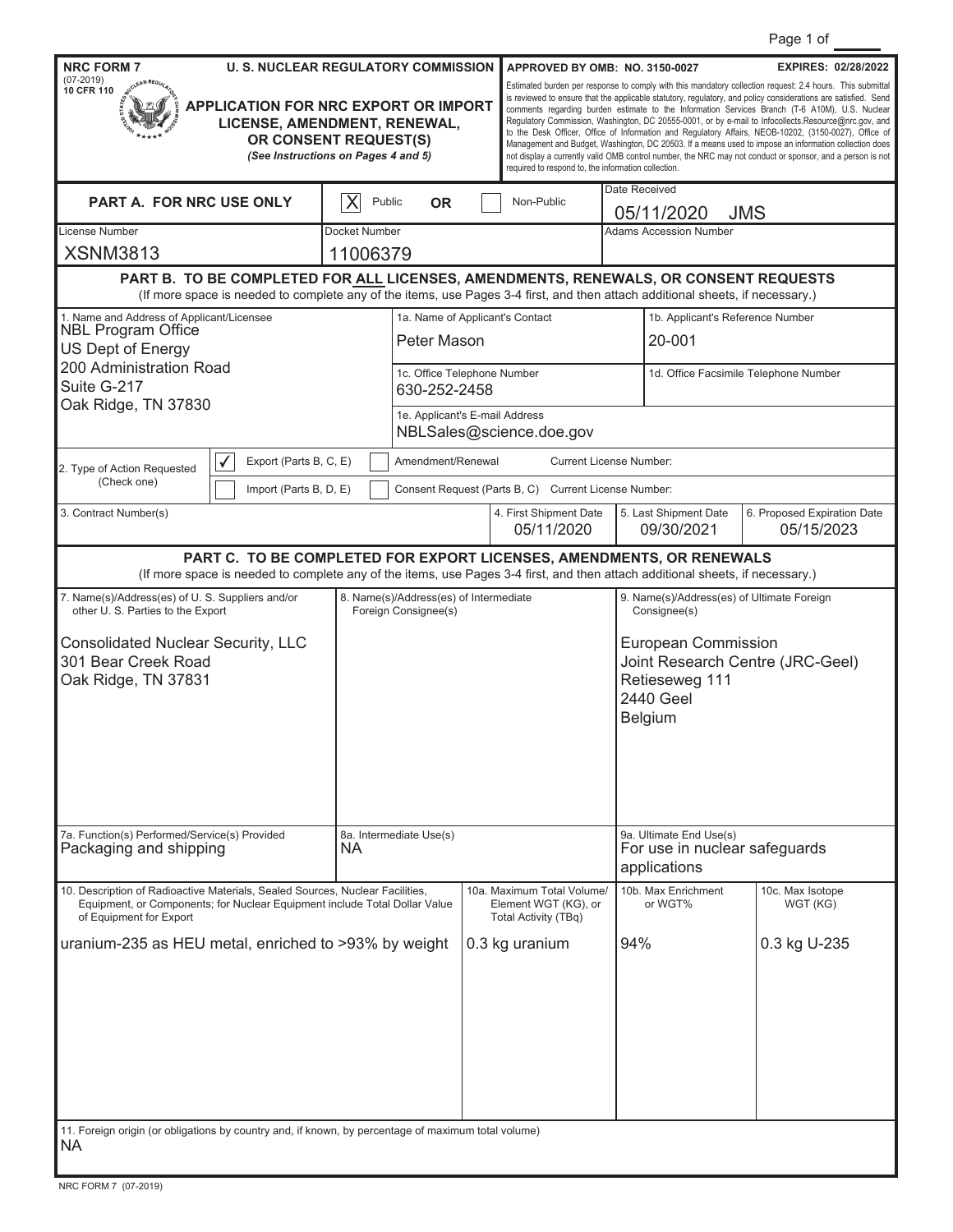| <b>NRC FORM 7</b><br>$(07-2019)$                                                                                                                                                                                               |                                                                      |                                                                         |  |  |                                              |                                                           |   |        |           | <b>U. S. NUCLEAR REGULATORY COMMISSION</b>  |
|--------------------------------------------------------------------------------------------------------------------------------------------------------------------------------------------------------------------------------|----------------------------------------------------------------------|-------------------------------------------------------------------------|--|--|----------------------------------------------|-----------------------------------------------------------|---|--------|-----------|---------------------------------------------|
| 10 CFR 110                                                                                                                                                                                                                     |                                                                      |                                                                         |  |  | APPLICATION FOR NRC EXPORT OR IMPORT         |                                                           |   |        |           |                                             |
|                                                                                                                                                                                                                                | LICENSE, AMENDMENT, RENEWAL, OR CONSENT REQUEST(S) (Continued)       |                                                                         |  |  |                                              |                                                           |   |        |           |                                             |
| License Number                                                                                                                                                                                                                 | Docket Number                                                        |                                                                         |  |  | <b>Adams Accession Number</b>                |                                                           |   |        |           |                                             |
| <b>XSNM3813</b>                                                                                                                                                                                                                | 11006379                                                             |                                                                         |  |  |                                              |                                                           | X | Public | <b>OR</b> | Non-Public                                  |
|                                                                                                                                                                                                                                | PART D. TO BE COMPLETED FOR IMPORT LICENSES, AMENDMENTS, OR RENEWALS |                                                                         |  |  |                                              |                                                           |   |        |           |                                             |
| (If more space is needed to complete any of the items, use Pages 3-4 first, and then attach additional sheets, if necessary.)                                                                                                  |                                                                      |                                                                         |  |  |                                              |                                                           |   |        |           |                                             |
| 12. Name(s)/Address(es) of Foreign Suppliers and/or<br>other Foreign Parties to Import                                                                                                                                         |                                                                      | 13. Name(s)/Address(es) of Foreign or U.S.<br>Intermediate Consignee(s) |  |  |                                              | 14. Name(s)/Address(es) of Ultimate<br>U. S. Consignee(s) |   |        |           |                                             |
|                                                                                                                                                                                                                                |                                                                      |                                                                         |  |  |                                              |                                                           |   |        |           |                                             |
|                                                                                                                                                                                                                                |                                                                      |                                                                         |  |  |                                              |                                                           |   |        |           |                                             |
|                                                                                                                                                                                                                                |                                                                      |                                                                         |  |  |                                              |                                                           |   |        |           |                                             |
|                                                                                                                                                                                                                                |                                                                      |                                                                         |  |  |                                              |                                                           |   |        |           |                                             |
|                                                                                                                                                                                                                                |                                                                      |                                                                         |  |  |                                              |                                                           |   |        |           |                                             |
|                                                                                                                                                                                                                                |                                                                      |                                                                         |  |  |                                              |                                                           |   |        |           |                                             |
|                                                                                                                                                                                                                                |                                                                      |                                                                         |  |  |                                              |                                                           |   |        |           |                                             |
|                                                                                                                                                                                                                                |                                                                      |                                                                         |  |  |                                              |                                                           |   |        |           |                                             |
|                                                                                                                                                                                                                                |                                                                      |                                                                         |  |  |                                              |                                                           |   |        |           |                                             |
| 12a. NRC Export License Number(s) (if applicable)                                                                                                                                                                              |                                                                      | 13a. License Number(s) / Expiration Date(s)                             |  |  |                                              |                                                           |   |        |           | 14a. License Number(s) / Expiration Date(s) |
|                                                                                                                                                                                                                                |                                                                      |                                                                         |  |  |                                              |                                                           |   |        |           |                                             |
|                                                                                                                                                                                                                                |                                                                      |                                                                         |  |  |                                              |                                                           |   |        |           |                                             |
|                                                                                                                                                                                                                                |                                                                      | 13b. Intermediate Use(s)                                                |  |  |                                              | 14b. Ultimate End Use(s)                                  |   |        |           |                                             |
|                                                                                                                                                                                                                                |                                                                      |                                                                         |  |  |                                              |                                                           |   |        |           |                                             |
|                                                                                                                                                                                                                                |                                                                      |                                                                         |  |  |                                              |                                                           |   |        |           |                                             |
| 15. Description of Radioactive Materials, Sealed Sources, Nuclear Facilities                                                                                                                                                   |                                                                      |                                                                         |  |  | 15a. Maximum Total Volume/                   | 15b. Max Enrichment                                       |   |        |           | 15c. Max Isotope                            |
|                                                                                                                                                                                                                                |                                                                      |                                                                         |  |  | Element WGT (KG), or<br>Total Activity (TBq) | or WGT%                                                   |   |        |           | WGT (KG)                                    |
|                                                                                                                                                                                                                                |                                                                      |                                                                         |  |  |                                              |                                                           |   |        |           |                                             |
|                                                                                                                                                                                                                                |                                                                      |                                                                         |  |  |                                              |                                                           |   |        |           |                                             |
|                                                                                                                                                                                                                                |                                                                      |                                                                         |  |  |                                              |                                                           |   |        |           |                                             |
|                                                                                                                                                                                                                                |                                                                      |                                                                         |  |  |                                              |                                                           |   |        |           |                                             |
|                                                                                                                                                                                                                                |                                                                      |                                                                         |  |  |                                              |                                                           |   |        |           |                                             |
|                                                                                                                                                                                                                                |                                                                      |                                                                         |  |  |                                              |                                                           |   |        |           |                                             |
|                                                                                                                                                                                                                                |                                                                      |                                                                         |  |  |                                              |                                                           |   |        |           |                                             |
|                                                                                                                                                                                                                                |                                                                      |                                                                         |  |  |                                              |                                                           |   |        |           |                                             |
|                                                                                                                                                                                                                                |                                                                      |                                                                         |  |  |                                              |                                                           |   |        |           |                                             |
|                                                                                                                                                                                                                                |                                                                      |                                                                         |  |  |                                              |                                                           |   |        |           |                                             |
| 16. Foreign obligations (By country and by Percentage of Maximum Total Volume)                                                                                                                                                 |                                                                      |                                                                         |  |  |                                              |                                                           |   |        |           |                                             |
|                                                                                                                                                                                                                                |                                                                      |                                                                         |  |  |                                              |                                                           |   |        |           |                                             |
|                                                                                                                                                                                                                                |                                                                      |                                                                         |  |  |                                              |                                                           |   |        |           |                                             |
| PART E. TO BE COMPLETED FOR ALL LICENSES, AMENDMENTS, RENEWALS OR CONSENT REQUEST(S)                                                                                                                                           |                                                                      |                                                                         |  |  |                                              |                                                           |   |        |           |                                             |
| (If more space is needed to complete any of the items, use Pages 3-4 first, and then attach additional sheets, if necessary.)<br>17a. Copies of Recipient's Authorizations Provided?                                           |                                                                      |                                                                         |  |  |                                              |                                                           |   |        |           |                                             |
| 17. Additional Information provided on pages 3, 4, and/or separate sheets?                                                                                                                                                     |                                                                      |                                                                         |  |  |                                              |                                                           |   |        |           |                                             |
| Yes<br>No<br>Yes<br>No                                                                                                                                                                                                         |                                                                      |                                                                         |  |  |                                              |                                                           |   |        |           |                                             |
| 18. Certification:                                                                                                                                                                                                             |                                                                      |                                                                         |  |  |                                              |                                                           |   |        |           |                                             |
| I, the applicant's authorized official, hereby certify that this application is prepared in conformity with Title10, Code of Federal Regulations,<br>and that all information provided is correct to the best of my knowledge. |                                                                      |                                                                         |  |  |                                              |                                                           |   |        |           |                                             |
| 18a. Print Name and Title of Authorized Official                                                                                                                                                                               |                                                                      |                                                                         |  |  | 18b. Signature -- Authorized Official        |                                                           |   |        |           | 18c. Date                                   |
|                                                                                                                                                                                                                                |                                                                      |                                                                         |  |  |                                              |                                                           |   |        |           |                                             |
|                                                                                                                                                                                                                                |                                                                      |                                                                         |  |  | PETER MASON Digitally signed by PETER MASON  |                                                           |   |        |           |                                             |
|                                                                                                                                                                                                                                |                                                                      |                                                                         |  |  |                                              |                                                           |   |        |           |                                             |